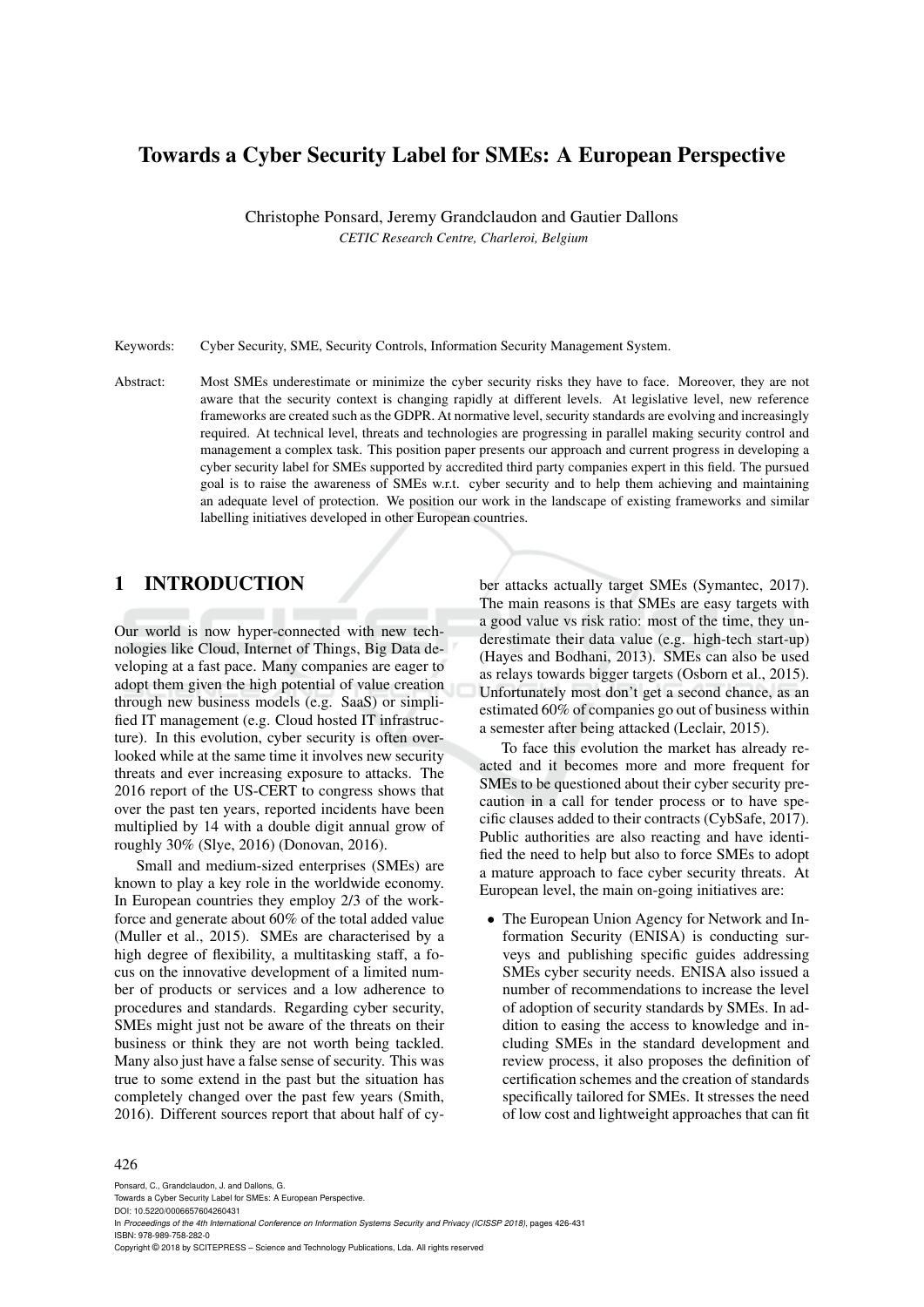SMEs capabilities (ENISA, 2015).

- The European Digital SME Alliance fosters the SME ecosystem by developing a "EU trusted solution" label that would stress European qualities like data protection and high security standards. It would also accelerate the development process across the ecosystem and act as a differentiator especially to increase the international visibility of European SMEs (Digital SME Alliance, 2017).
- The European Commission is investigating the possibility of creating a framework for certification of relevant ICT products and services. It would be complemented by a voluntary and lightweight labelling scheme for the security of ICT products (EU, 2016).
- To improve the protection of personal data, the EU has issued a new General Data Protection Regulation (GDPR). (EU, 2016). It will be enforced in May 2018 and comes at the price of a strict data protection compliance regime with severe penalties. Demonstrating cybersecurity maturity will thus be part of measures to avoid data breaches.

While the idea of some form of labelling is clearly in the air, the following caveats should be avoided, as stressed by Digital Europe (Alex Whalen, 2017):

- As cyber security has no border, EU should take into account the existing international ecosystem.
- A new EU certification scheme cannot be the unique answer in a complex cyberspace.
- False sense of security possibly induced by labelling should be complemented e.g. by benchmarking of security practices
- Avoid rigid and costly schemes: the approach should be affordable by SMEs and allow some form of voluntary and agile self-certification.

As many other countries, the need to better support SMEs has also triggered an initiative to define and deploy a cyber security labelling scheme operated by a network of third party expert companies, supported by specific public funding (e.g. cyber security vouchers). As highlighted above, such a work should not be done in isolation but as much as possible aligned with strategic directions. It should also rely on similar existing or on-going work carried out in other countries having progressed on this topic.

The aim of this position paper is therefore to outline the main directions to build a realistic cyber security labelling approach addressing the needs of SMEs. Its overall goals should include raising awareness and helping them reach a first level of assurance and maturity. The process followed was to perform an in-depth review of existing frameworks and emerging national labels. Those were ranked against a number of required criteria for their adoption by SMEs. We also collected existing feedback, especially about specific barriers reported to deploy a specific approach.

This paper is structured as follows. Section 2 identifies relevant constraints and needs SMEs have to face when dealing with cyber security. Section 3 gives an overview of the existing approaches in the light of those needs. In this light, Section 4 highlights a proposed realistic approach. Finally, Section 5 describes our roadmap to implement such a label in Belgium.

## 2 SMEs NEEDS ABOUT INFORMATION/CYBER **SECURITY**

A survey made in 2014 among UK SMEs shows some interesting findings about their perception and approach of cyber security (Osborn et al., 2015):

- 1. Only 21% of the respondents have shown a low awareness about basic security guidelines.
- 2. One of the main reported barriers is the lack of trust and quality regarding available information, amongst others such as the lack of resources or knowledge.
- 3. 39% have done an in-depth risk analysis including cyber security and 48% keep the company's risk analysis, policies and backups up to date.
- 4. Most SMEs are aware of the reasons why cyber security measures are necessary.
- 5. The cost is still the main barrier for implementing cyber security solutions and standards, as those are designed for bigger companies.

The bottom line is that most SMEs already have a good level of awareness and are ready to devote resources to cyber security. However they lack "simple effective measures that are not too time-consuming and require a great in depth knowledge of IT systems". This lack of reliable sources of truth and guidance is a huge hindrance for them and the perceived incentives are not sufficient to break that barrier.

Given the limited space, we just give an overview of the main requirements gathered from different surveys (Boateng and Osei, 2013)(Osborn et al., 2015)(Padfield, 2015) and our own interactions with local SMEs. They are structured according to the FFIEC Cybersecurity Domains:

• Management and oversight: the whole organisation should be committed with management support. A dedicated person should be identified and given resources. Roles could be aligned with risk management process to make the link with the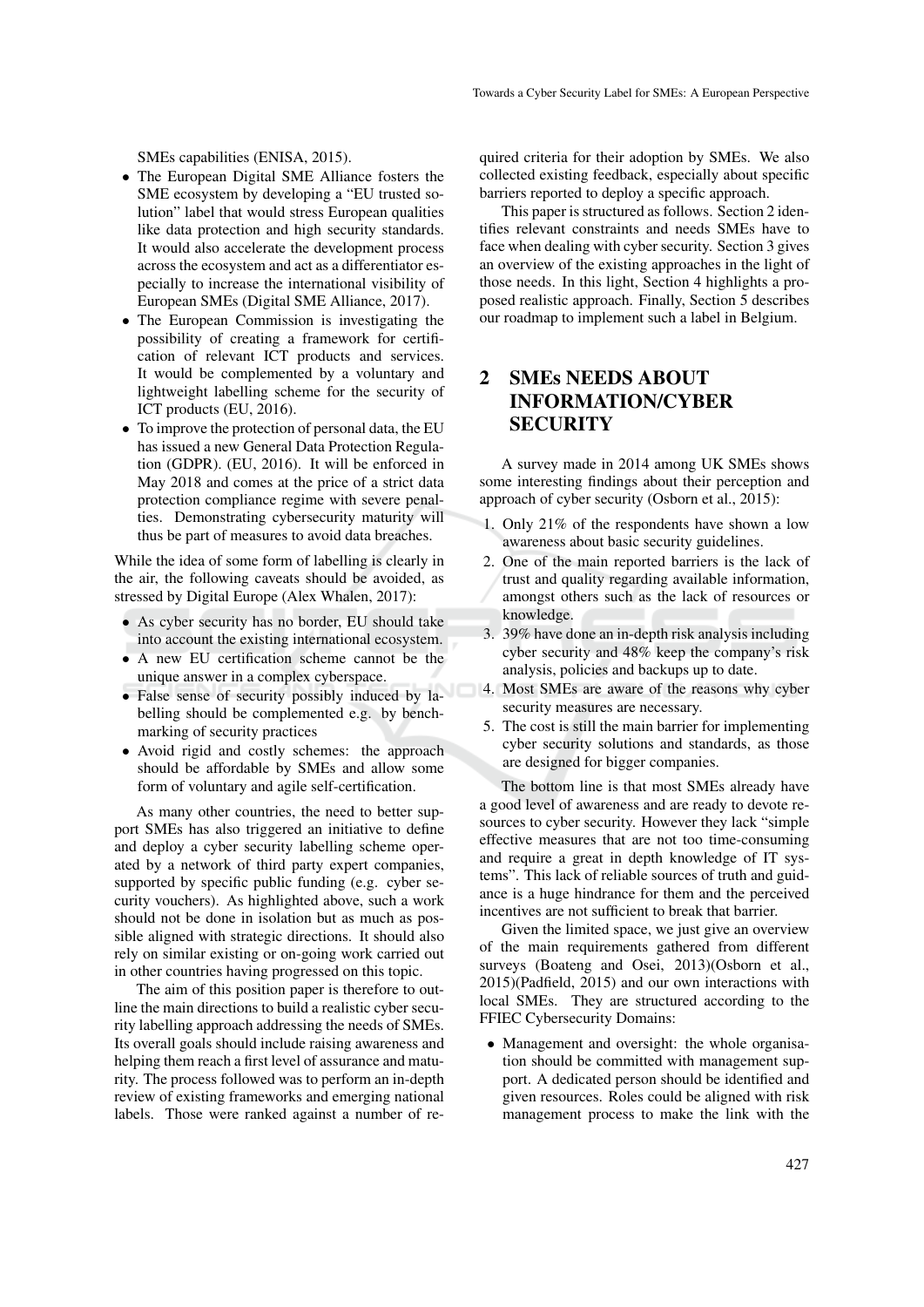company assets. Some internal training/awareness should be organised. A plan-do-check-act type of governance should be set up.

- Intelligence and collaboration: guidelines should be available for classical SME network architecture (e.g. with/without central office).
- Controls: easy to implement controls should be available. They must be easy to operate internally with limited amount of outside expertise (e.g. to help select and install adequate controls).
- External Dependency Management: external interfaces should be clearly identified and related to the assets to help identifying the protection level.
- Incident management and resilience: basic business continuity actions should be available (including backup strategy, alternative processes,...)

# 3 EXISTING LABELS AND FRAMEWORKS FOR SMEs

This section reviews a few emerging labels focusing on SMEs and bigger frameworks that can be adapted to the needs identified in the previous section. In the process, we eliminated some approaches too domainspecific (e.g.IEC-62443 for industrial automation) or without any track records with SMEs.

#### 3.1 CyberEssentials (UK)

Cyber Essentials is a UK government scheme launched in 2014 to encourage organisations to adopt good practices in information security (UK Government, 2016). It includes an assurance framework and a simple set of security controls to protect information from threats coming from the internet. It was developed in collaboration with industry organisations combining expertise in Information Security (ISF), SMEs (IASME) and standardisation (BSI).

**AND** 

TECHNO

#### **Self-Assessment Questionnaire**



Essentials It will not save your answers

Figure 1: Self-assessment proposed by Cyber essentials.

There are two level of certification: a basic level

which is based on a self-assessment that can be independently verified and a "plus" level featuring a higher level of assurance through the external testing of the organisation's cyber security. Certifying Bodies are licensed by 5 Accreditation Bodies which are currently appointed by UK government. Figure 1 shows part of the proposed self-assessment questionnaire.

In order to support SMEs in adhering to the approach, the UK government has deployed a specific voucher scheme including coaching, documentation and certification. It was quite successful: more than 2000 Cyber Essentials and Cyber Essentials Plus certifications have been issued since the launch. Once certified, the SME can also advertise about the fact it takes cyber security seriously boosting its reputation and providing a competitive selling point.

#### 3.2 BSI and VDS (Germany)

A German cyber security act has been issued in 2010 to face the rise of cyber crime. A concern is the impact of certification on companies. Compliance measures have to reflect the "current state of the technology" and this work has to be carried out by the Federal Office for Information Security (BSI) for each sector.

To our knowledge, initiatives for SMEs are originating from the private sector, e.g. by VdS which has developed certifications targeting manufacturers, service providers and end consumers. Their scheme has four levels, starting from self-assessment (see Figure 2 to the full ISO27001. The certification body approves service providers for the consultancy of information security/cyber security for a limited time.

| Quick-Check for Cyber-Security - Survey                                                                                                                                                                                                                                                                                                                                                                                                 |              |              |                                 |                         |  |  |  |  |  |  |
|-----------------------------------------------------------------------------------------------------------------------------------------------------------------------------------------------------------------------------------------------------------------------------------------------------------------------------------------------------------------------------------------------------------------------------------------|--------------|--------------|---------------------------------|-------------------------|--|--|--|--|--|--|
|                                                                                                                                                                                                                                                                                                                                                                                                                                         |              |              |                                 |                         |  |  |  |  |  |  |
| 17%                                                                                                                                                                                                                                                                                                                                                                                                                                     |              |              |                                 |                         |  |  |  |  |  |  |
| Organizational                                                                                                                                                                                                                                                                                                                                                                                                                          |              |              |                                 |                         |  |  |  |  |  |  |
| <b>Accesses</b>                                                                                                                                                                                                                                                                                                                                                                                                                         |              |              |                                 |                         |  |  |  |  |  |  |
| The one-time implementation of IT security provides only a short-term protection for the company. Threats to a company change as quickly as<br>changing IT systems. A long-term protection of the company can be provided only through continuous updating of information and a regular<br>adjustment of protective measures. For this, corresponding processes must be made to update the information, but also to adapt the measures. |              |              |                                 |                         |  |  |  |  |  |  |
| Accesses to our IT infrastructure are consequently granted<br>only if they are necessary for fulfilment of tasks *                                                                                                                                                                                                                                                                                                                      | @ Yes        | $\bigcap$ No | ○ Does not apply to our company | O Prefer not to answer  |  |  |  |  |  |  |
| Administrative accesses are exclusively reserved for our<br>administrators. *                                                                                                                                                                                                                                                                                                                                                           | <b>C</b> Yes | $\bigcap$ No | O Does not apply to our company | O Prefer not to answer  |  |  |  |  |  |  |
| Administrative accesses are checked by us for their<br>necessity on a regular basis. *                                                                                                                                                                                                                                                                                                                                                  | $\cap$ Yes   | <b>G</b> No  | O Does not apply to our company | O Prefer not to answer  |  |  |  |  |  |  |
| * Please answer this question                                                                                                                                                                                                                                                                                                                                                                                                           |              |              |                                 |                         |  |  |  |  |  |  |
| Exit and clear survey<br><b>Resume later</b>                                                                                                                                                                                                                                                                                                                                                                                            |              |              |                                 | <b>Next</b><br>Previous |  |  |  |  |  |  |
| $E_{\text{out}}$ 2. $\text{Colf}$ essessment proposed by VDS                                                                                                                                                                                                                                                                                                                                                                            |              |              |                                 |                         |  |  |  |  |  |  |

Figure 2: Self-assessment proposed by VDS.

#### 3.3 ANSSI Certification (France)

The French government announced in 2015 their new digital security strategy, led by the ANSSI (The French Network and Information Security Agency) and designed to support the digital transition of French society. The ANSSI certification process is based on the Common Criteria.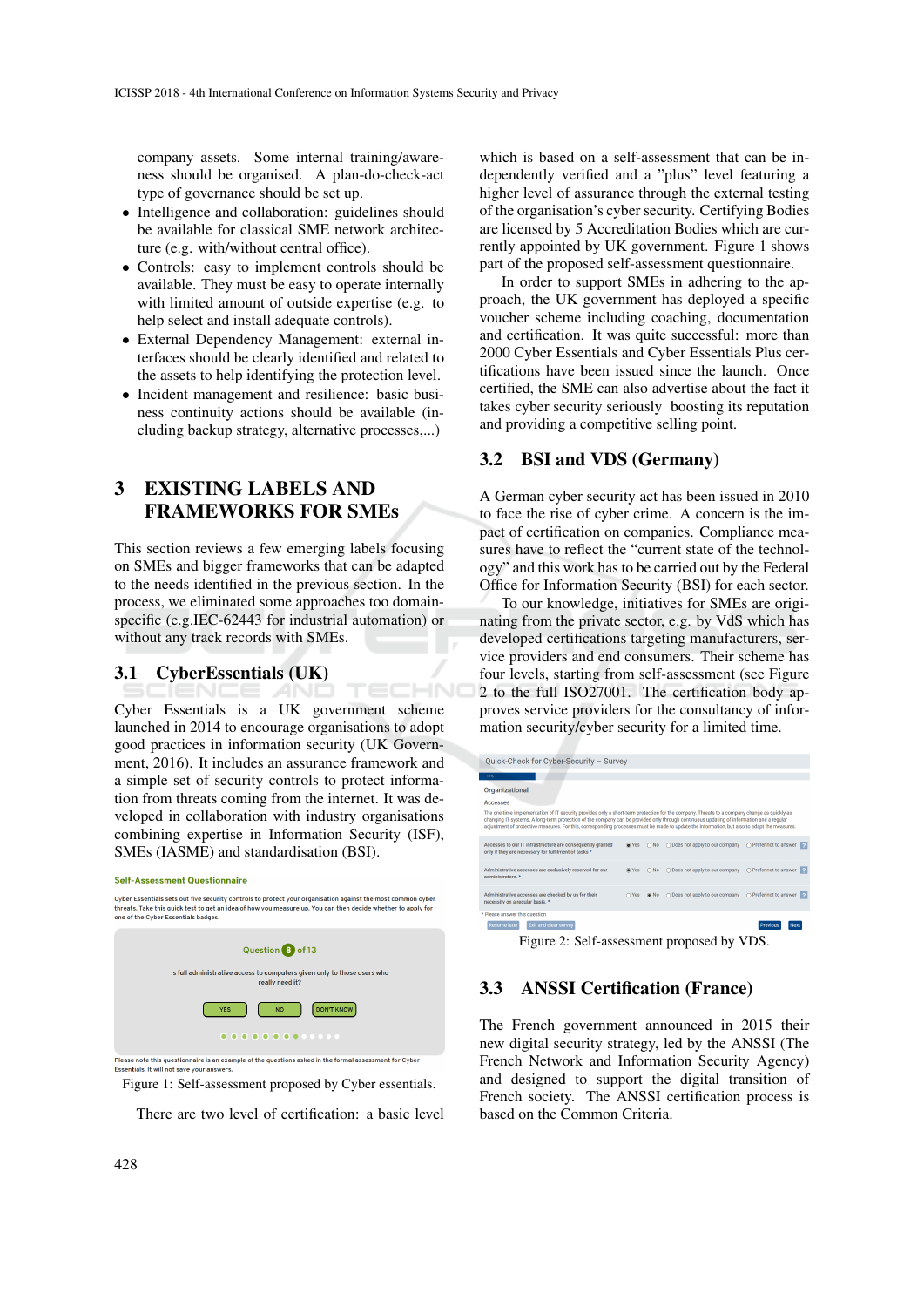A French cyber security label was also created in the wake of this new strategy and aimed only French products and companies (ANSSI, 2014).

#### 3.4 Italian Cyber Security Framework

The Italian government has published their Framework in 2015, largely inspired from the framework for improving critical infrastructure cyber security (NIST), targeted to critical infrastructures. Their main modifications can be found in a strong focus on the Italian economic context (large numbers of SMEs) and a dedicated part on the contextualization. A company willing to use the document should first establish its context before selecting the right subcategory and Framework Core, as in the "vanilla" NIST. This a not a standard but a common reference.

#### 3.5 ISO27001 for SMEs

The ISO standard sets out more than 130 individual security controls grouped into 11 key areas. Not all controls have to be implemented, as they can be selected on the basis of a professional risk assessment. A SME will find that such a standard contains many controls that are not relevant or appropriate to their circumstances, but might occasionally be required by a large customer or business partner to demonstrate their level of compliance.

ISO previously produced a guide which is now obsolete w.r.t. the last version of the standard. Criticism have also been raised on the lack of value-driven approach of this standard (Lieberman, 2011).

#### 3.6 NIST Cyber Security Framework

The NIST Cyber Security Framework (NIST CSF) is a US policy framework providing computer security guidance for helping organizations to assess and improve their ability to prevent, detect, and respond to cyber attacks (NIST, 2014). It is not a prescriptive standard but aims at defining a common language and systematic methodology for managing cyber risk. It is supposed to give a broad and stable base in cyber security and the users have to adapt it to their needs. It will not give to the board the acceptable amount of cyber risks the company can tolerate or not, neither a mythical "all in one" formula to banish cyber attacks. But it sure will enable best practices to become standard practices for everyone, via a common lexicon to enable actions across diverse stakeholders.

The framework is organised around a sound set of five concurrent and continuous functions addressing different steps to process cyber threats: Identify, Protect, Detect, Respond, Recover. It also provides progressive implementation tiers depicted in Figure 3. The framework can realistically be used by SMEs (Sage, 2015) and is actually used by the Italian framework described in Section 3.4.



Figure 3: NIST cyber security Framework Tiers.

### 3.7 ISSA5173 (UK)

The ISSA 5173 aims is to encourage SMEs to take steps to secure their customers and employees data, and raise awareness of the relevant legislation that applies to them regarding data security. Although the standard does not seem to be actively developed, it defines an interesting prioritization scheme depicted in Figure 4 (ISSA, 2011).



Figure 4: Prioritization of security measures in ISSA5173.

#### 3.8 Top 20 Critical Security Controls

In 2008, a consensus of defensive and offensive security practitioners developed guidelines consisting of 20 key actions, called critical security controls that organizations should take to block or mitigate known attacks. Those controls support automated means to implement, enforce and monitor them. They are also expressed in terms easily understood by IT staff. Specific guides are also available to help SMEs implement them with low budget (Eubanks, 2011).

Initially developed by the SANS Institute, those controls are now maintained by the Center for Internet Security to keep addressing the highest threats. They are organised in two progressive sets: the first 5 controls focus on inventory and configuration management and help eliminating most of the vulnerabilities while the additional 15 controls help securing against today's most pervasive threats (CIS, 2016).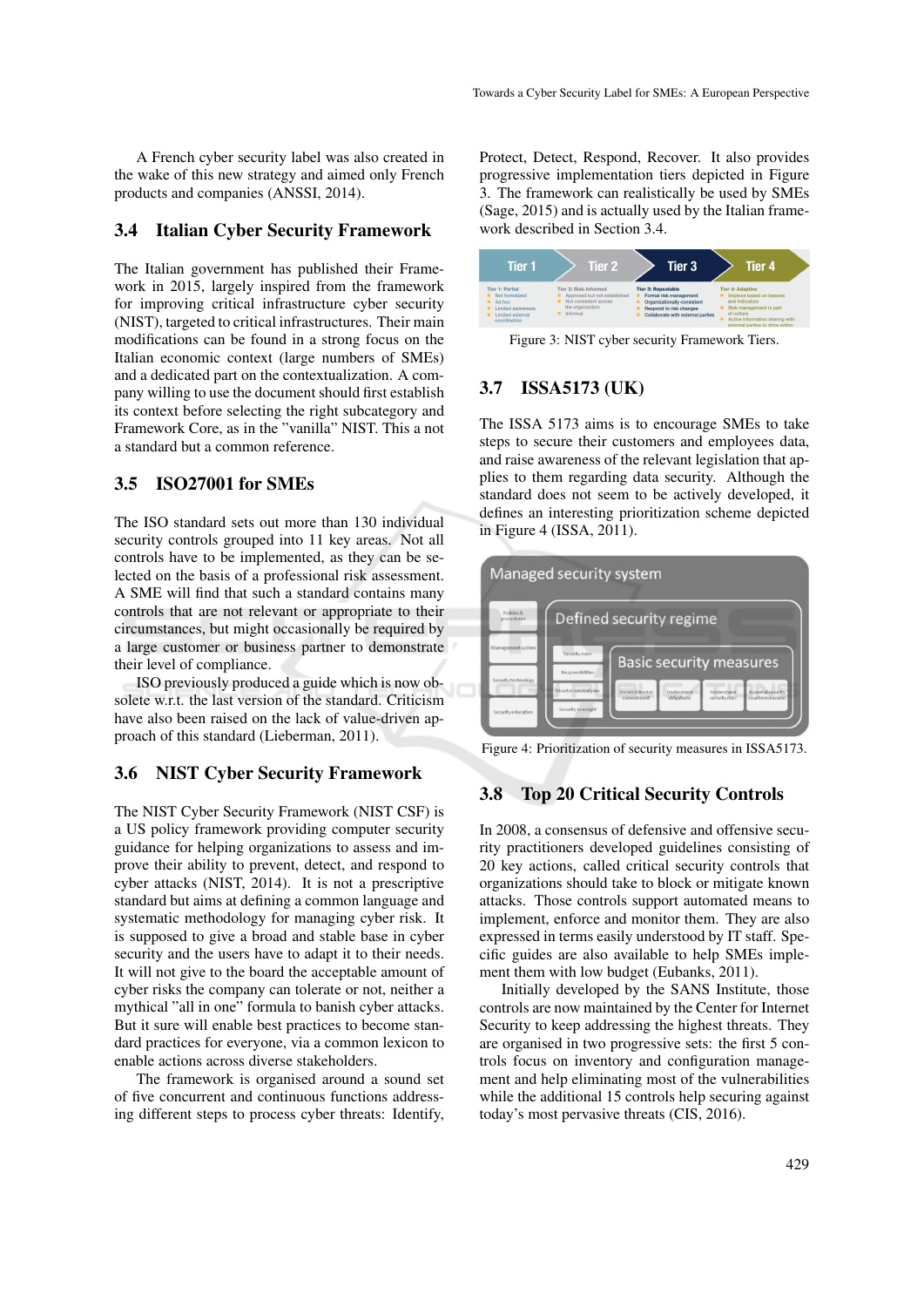|                                     | <b>CyberEssentials</b>                                                                                          | <b>ANSSI</b> certification BSI                                                |                                                                                           | <b>VDS</b>                                                                                     | <b>Italy National</b>                                                             | ISO27001                                                               | <b>NIST CSF</b>                                                              | <b>ISSA 5173</b>       | SANS Top 20                                             |
|-------------------------------------|-----------------------------------------------------------------------------------------------------------------|-------------------------------------------------------------------------------|-------------------------------------------------------------------------------------------|------------------------------------------------------------------------------------------------|-----------------------------------------------------------------------------------|------------------------------------------------------------------------|------------------------------------------------------------------------------|------------------------|---------------------------------------------------------|
|                                     |                                                                                                                 |                                                                               |                                                                                           |                                                                                                | Framework                                                                         |                                                                        |                                                                              |                        |                                                         |
| Type                                | Label                                                                                                           | Label                                                                         | Recommandation Certification                                                              | (private)                                                                                      | Framework                                                                         | Standard                                                               | Framework                                                                    | Standard               | Good practices                                          |
| Country                             | <b>UK</b>                                                                                                       | France                                                                        | Germany                                                                                   | Germany                                                                                        | Italy                                                                             | International                                                          | US/Intenational UK                                                           |                        | US/International                                        |
| website                             | http://www.cyberesse https://www.ssi.gou https://www.bsi.bu https://www.vds-<br>ntials.org/                     | v.fr/uploads/2014/1<br>0/certification en.p<br>df                             | nd.de/EN/Publicatio quick-<br>ns/BSIStandards/BSI check.de/en/<br>Standards node.ht<br>ml |                                                                                                | https://www.cyber_https://www.iso_https://www.nist._does.not<br>wiser.eu/italy-it | .org/fr/isoiec-<br>27001-<br>information-<br>security.html             | gov/cyberframew<br>ork                                                       | seem<br>available      | https://www.sans.<br>org/critical-<br>security-controls |
|                                     | <b>Organisation</b> UK Government                                                                               | <b>ANSSI</b>                                                                  | German<br>Government                                                                      | VdS                                                                                            | <b>CLUSIT</b>                                                                     | ISO                                                                    | <b>NIST</b>                                                                  | <b>ISSA</b>            | Center of<br><b>Internet Security</b>                   |
| <b>SME</b>                          | Yes                                                                                                             | Yes                                                                           | Yes                                                                                       | Yes                                                                                            | Includes SME<br>guidelines and<br>contextualization                               | No (guidelines) Adaptation                                             | provided                                                                     | Yes                    | Yes                                                     |
| Controls                            | 5 main controls<br>- Firewalls/gateways<br>Secure config<br>- Access control<br>Malware protect.<br>Patch mngmt |                                                                               | Based on the ISO<br>2700x family                                                          | 4 areas<br>- Organisation<br>- Technology<br>- Prevention<br>- Management<br>(39 quick checks) | <b>Based in NIST</b><br><b>CSF</b><br>11 operational<br>guidelines                | 130 individual<br>security<br>controls<br>grouped into<br>11 key areas | 5 functions<br>- identify<br>- protect<br>- detect<br>- respond<br>- Recover | about 10<br>categories | 20 controls                                             |
| <b>Available</b><br>tool            | Online self<br>assessment                                                                                       |                                                                               | Threat catalogue<br>to "Elementary<br>Threats"                                            | Online self<br>assessment                                                                      |                                                                                   | Many ISMS<br>tools available Tool                                      | <b>CSF Reference</b><br>(Windows/Mac<br>OS)                                  |                        | Lot of tool<br>providing control<br>automation          |
| <b>Scheme</b>                       | <b>Certifving Bodies</b><br>licensed by accredit- criteria<br>tation Bodies by UK<br>government.                | Based on common                                                               |                                                                                           | Certification<br>body approving<br>service providers<br>for limited time.                      |                                                                                   |                                                                        |                                                                              |                        |                                                         |
| Levels<br>(maturity or<br>progress) | 2 levels of badges                                                                                              | 2 levels: "first<br>level" and then<br>Common Criteria<br>with different EALs |                                                                                           | 4 levels                                                                                       | 4 levels                                                                          |                                                                        | 4 tiers                                                                      | 3 maturity<br>levels   | First 5 and then<br>all the 20                          |
| Started in                          | 2013                                                                                                            | 2015                                                                          | 2008                                                                                      | 2017                                                                                           | 2015                                                                              | 2013 (current) 2014                                                    |                                                                              | 2011                   | 2008                                                    |

Table 1: Possible prioritization of security measures.

#### 3.9 Comparison Summary

Table 1 summarises previous approaches. It eases comparing and combining them to help with building our own approach without reinventing the wheel and staying aligned with existing works.

## 4 OUR EMERGING APPROACH

Our label is aimed at any SME wishing to demonstrate a level of maturity in information security. Its purpose is to define the level of cyber security maturity for an enterprise on a relevant scale. It would reflect a level reached by the company in terms of cyber security and could be used by actors outside the company such as customers, suppliers, subcontractors, insurers or even computer crime investigators.

The envisioned approach is based on a framework both strong and adaptable to SME needs like the NIST CSF, similarly to the Italian approach. It would rely on the five NIST categories and for each category use the Tier approach as detailed in Section 3.6 which enables a maturity scale. The global organisation is depicted in Figure 5, it includes both the certification of provider that will be allowed to deliver the label. To encourage SME to better protect themselves and

Label Monitoring Committee

**Label Governance** •Monitoring of the label and its methods

al abel evolution



Figure 5: Proposed Labelling Scheme.

engage in the label, the public authorities have also launched cyber security vouchers that can be used for consultancy and labelling by certified companies.

The combination of these categories and tiers in the label will give a clear overview for the SMEs situation and its context. This is the real challenge in the galaxy of existing frameworks, recommendations and